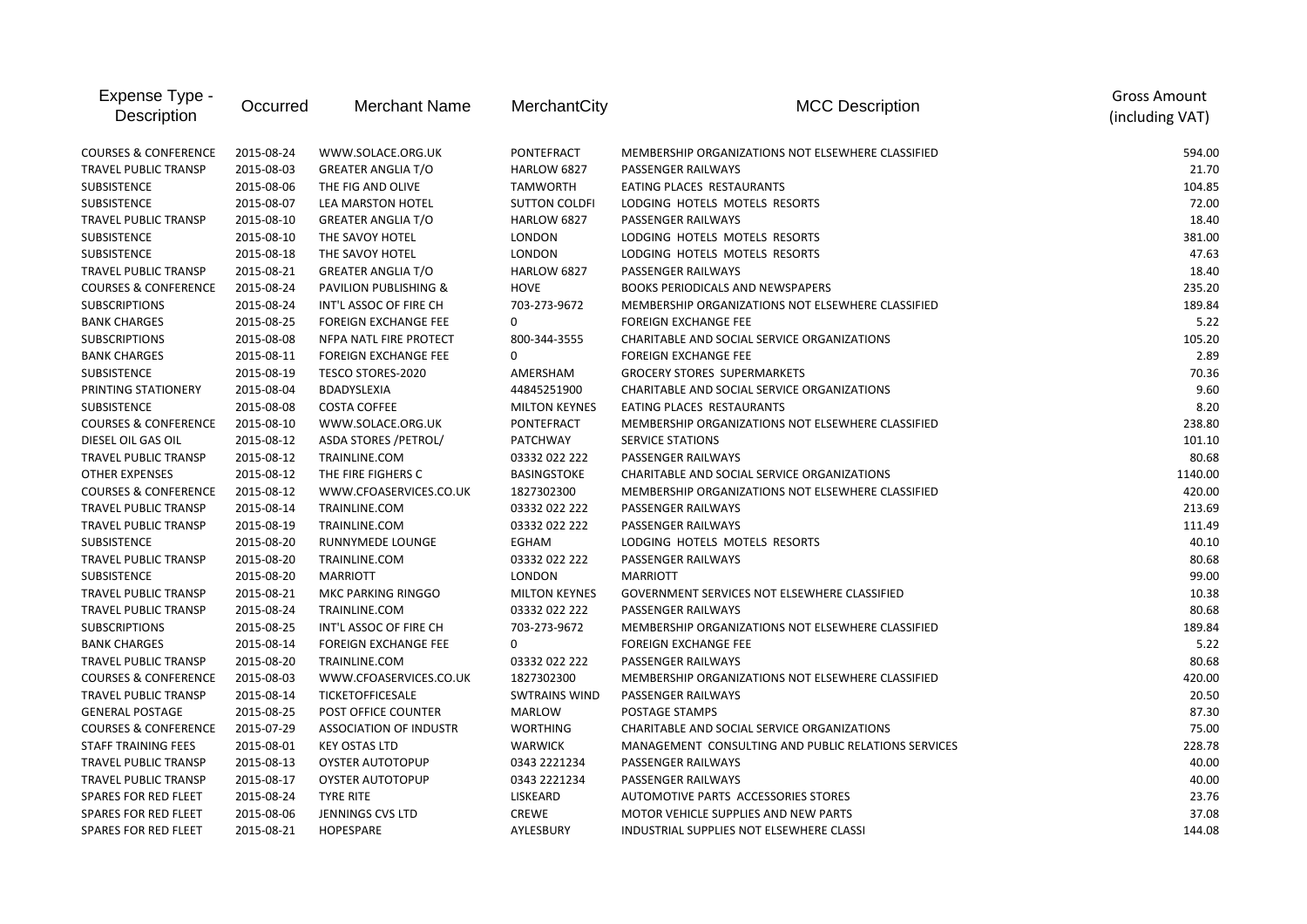| <b>OPERATIONAL EQUIP</b>        | 2015-08-04 | Amazon UK Marketplace             | 800-279-6620         | MISCELLANEOUS AND RETAIL STORES                                  | 63.25  |
|---------------------------------|------------|-----------------------------------|----------------------|------------------------------------------------------------------|--------|
| <b>OPERATIONAL EQUIP</b>        | 2015-08-04 | Amazon UK Marketplace             | 800-279-6620         | <b>BOOK STORES</b>                                               | 20.95  |
| REPAIRS & MAINTENANC            | 2015-08-10 | JONES & COCKS                     | AYLESBURY            | <b>HARDWARE STORES</b>                                           | 55.33  |
| <b>REPAIRS &amp; MAINTENANC</b> | 2015-08-11 | <b>B&amp;Q</b>                    | AYLESBURY A          | LUMBER AND BUILDING MATERIALS STORES                             | 43.61  |
| <b>COMPUTER SOFTWARE</b>        | 2015-08-12 | CREATIVEMARKET.COM                | CREATIVEMARKE        | <b>COMPUTER SOFTWARE STORES</b>                                  | 18.77  |
| <b>BANK CHARGES</b>             | 2015-08-12 | <b>FOREIGN EXCHANGE FEE</b>       | 0                    | <b>FOREIGN EXCHANGE FEE</b>                                      | 0.52   |
| <b>COMPUTER HARDWARE</b>        | 2015-08-13 | <b>ARGOS LTD</b>                  | AYLESBURY            | <b>DISCOUNT STORES</b>                                           | 39.98  |
| <b>COMPUTER HARDWARE</b>        | 2015-07-29 | <b>ARGOS LTD</b>                  | AYLESBURY            | <b>DISCOUNT STORES</b>                                           | 24.99  |
| <b>OPERATIONAL EQUIP</b>        | 2015-08-24 | TESCO STORES-2038                 | AYLESBURY            | <b>GROCERY STORES SUPERMARKETS</b>                               | 31.50  |
| <b>TRAVEL PUBLIC TRANSP</b>     | 2015-07-31 | TRAINLINE.COM                     | 03332 022 222        | PASSENGER RAILWAYS                                               | 34.43  |
| <b>TRAVEL PUBLIC TRANSP</b>     | 2015-08-01 | TRAINLINE.COM                     | 03332 022 222        | PASSENGER RAILWAYS                                               | 26.77  |
| TRAVEL PUBLIC TRANSP            | 2015-08-07 | EASYJET 000EPG2FT4                | LUTON BEDS           | <b>EASYJET</b>                                                   | 98.92  |
| <b>TRAVEL PUBLIC TRANSP</b>     | 2015-08-12 | HOLIDAY INN EXPRESS STRAT         | MOTHERWELL           | LODGING HOTELS MOTELS RESORTS                                    | 74.00  |
| TRAVEL PUBLIC TRANSP            | 2015-08-12 | THE CHILTERN RLYWY                | AYLEBURY 1492        | PASSENGER RAILWAYS                                               | 36.00  |
| MILEAGE AND LUMP SUM            | 2015-08-12 | <b>MALTHURST PETROLEU</b>         | EGHAM                | <b>SERVICE STATIONS</b>                                          | 52.06  |
| <b>COURSES &amp; CONFERENCE</b> | 2015-07-29 | <b>PREMIER INN 44536510</b>       | <b>EASTBOURNE TO</b> | <b>PREMIER INN</b>                                               | 102.75 |
| <b>COURSES &amp; CONFERENCE</b> | 2015-08-13 | <b>PREMIER INN 44536510</b>       | <b>EASTBOURNE TO</b> | <b>PREMIER INN</b>                                               | 110.75 |
| SUBSISTENCE                     | 2015-08-03 | MASONS STORES-CHEDDINGTO          | CHEDDINGTON          | <b>GROCERY STORES SUPERMARKETS</b>                               | 5.00   |
| <b>OTHER EXPENSES</b>           | 2015-08-04 | <b>HOBBYCRAFT</b>                 | AYLESBURY            | ARTIST SUPPLY STORES CRAFT SHOPS                                 | 20.00  |
| SUBSISTENCE                     | 2015-08-04 | <b>LEON RESTAURANTS</b>           | <b>LONDON</b>        | EATING PLACES RESTAURANTS                                        | 5.45   |
| SUBSISTENCE                     | 2015-08-12 | <b>CAFFE NERO</b>                 | EGHAM                | EATING PLACES RESTAURANTS                                        | 5.35   |
| SUBSISTENCE                     | 2015-08-12 | <b>COSTA COFFEE</b>               | ASCOT                | EATING PLACES RESTAURANTS                                        | 2.45   |
| SUBSISTENCE                     | 2015-08-13 | PRET A MANGER                     | <b>WESTERN CONCO</b> | EATING PLACES RESTAURANTS                                        | 6.30   |
| SUBSISTENCE                     | 2015-08-13 | <b>WASABI KINGS CROSS</b>         | <b>LONDON</b>        | EATING PLACES RESTAURANTS                                        | 6.55   |
| SUBSISTENCE                     | 2015-08-13 | <b>WELCOME BREAK STARBUCK</b>     | CORLEY               | MISC FOOD STORES-SPECIALITY CONVENIENCE MARKETS VENDING MACHINES | 5.45   |
| <b>TRAVEL PUBLIC TRANSP</b>     | 2015-08-13 | M6 TOLL                           | <b>TOLL CHARGE</b>   | TOLLS ROAD AND BRIDGE FEES                                       | 5.50   |
| <b>TRAVEL PUBLIC TRANSP</b>     | 2015-08-14 | M6 TOLL                           | <b>TOLL CHARGE</b>   | TOLLS ROAD AND BRIDGE FEES                                       | 5.50   |
| SUBSISTENCE                     | 2015-08-18 | ROADCHEF NORTON CA                | <b>CANNOCK</b>       | LODGING HOTELS MOTELS RESORTS                                    | 5.68   |
| SUBSISTENCE                     | 2015-08-25 | PRET A MANGER                     | PRET A MANGER        | EATING PLACES RESTAURANTS                                        | 6.30   |
| SUBSISTENCE                     | 2015-08-25 | PRET A MANGER                     | PRET A MANGER        | EATING PLACES RESTAURANTS                                        | 3.65   |
| SUBSISTENCE                     | 2015-07-27 | <b>JURYS INN</b>                  | <b>MILTON KEYNES</b> | LODGING HOTELS MOTELS RESORTS                                    | 4.80   |
| SUBSISTENCE                     | 2015-07-27 | <b>JURYS INN</b>                  | <b>MILTON KEYNES</b> | LODGING HOTELS MOTELS RESORTS                                    | 7.35   |
| <b>SPARES LEASE CARS</b>        | 2015-07-27 | WWW.DVLA.GOV.UK                   | <b>VEHICLE LICEN</b> | GOVERNMENT SERVICES NOT ELSEWHERE CLASSIFIED                     | 32.50  |
| <b>SPARES LEASE CARS</b>        | 2015-07-31 | WWW.DVLA.GOV.UK                   | <b>VEHICLE LICEN</b> | GOVERNMENT SERVICES NOT ELSEWHERE CLASSIFIED                     | 32.50  |
| <b>SPARES LEASE CARS</b>        | 2015-07-29 | WWW.DVLA.GOV.UK                   | <b>VEHICLE LICEN</b> | GOVERNMENT SERVICES NOT ELSEWHERE CLASSIFIED                     | 32.50  |
| <b>SPARES FOR RED FLEET</b>     | 2015-08-18 | <b>REGENT HOSE &amp; HYDRAULI</b> | AYLESBURY            | <b>WHOLESALE CLUBS</b>                                           | 32.40  |
| <b>SPARES FOR RED FLEET</b>     | 2015-08-20 | <b>HOPESPARE</b>                  | AYLESBURY            | INDUSTRIAL SUPPLIES NOT ELSEWHERE CLASSI                         | 109.25 |
| <b>SPARES LEASE CARS</b>        | 2015-08-04 | AYLESBURY AUDI PARTS              | AYLESBURY            | AUTO AND TRUCK DEALERS-(NEW&USED)-SALES SERV. REPAIRS PARTLEASE  | 75.32  |
| SPARES FOR RED FLEET            | 2015-08-10 | <b>REGENT HOSE &amp; HYDRAULI</b> | AYLESBURY            | <b>WHOLESALE CLUBS</b>                                           | 15.12  |
| WELFARE                         | 2015-08-18 | WWW.GETTHEWORLDMOVING.            | 424970909            | <b>BUSINESS SERVICES NOT ELSEWHERE CLASSIFIED</b>                | 24.55  |
| <b>WELFARE</b>                  | 2015-08-18 | WWW.GETTHEWORLDMOVING.            | 424970909            | BUSINESS SERVICES NOT ELSEWHERE CLASSIFIED                       | 24.55  |
| <b>STAFF TRAINING FEES</b>      | 2015-08-20 | WWW.CIPS.ORG                      | 0845 8801188         | MEMBERSHIP ORGANIZATIONS NOT ELSEWHERE CLASSIFIED                | 169.83 |
| WELFARE                         | 2015-08-20 | WWW.GETTHEWORLDMOVING.            | 424970909            | BUSINESS SERVICES NOT ELSEWHERE CLASSIFIED                       | 24.55  |
| <b>OPERATIONAL EQUIP</b>        | 2015-08-25 | <b>MEDLINE MARINE DIS</b>         | <b>MORPETH</b>       | SPORTS APPAREL RIDING APPAREL STORES                             | 60.55  |